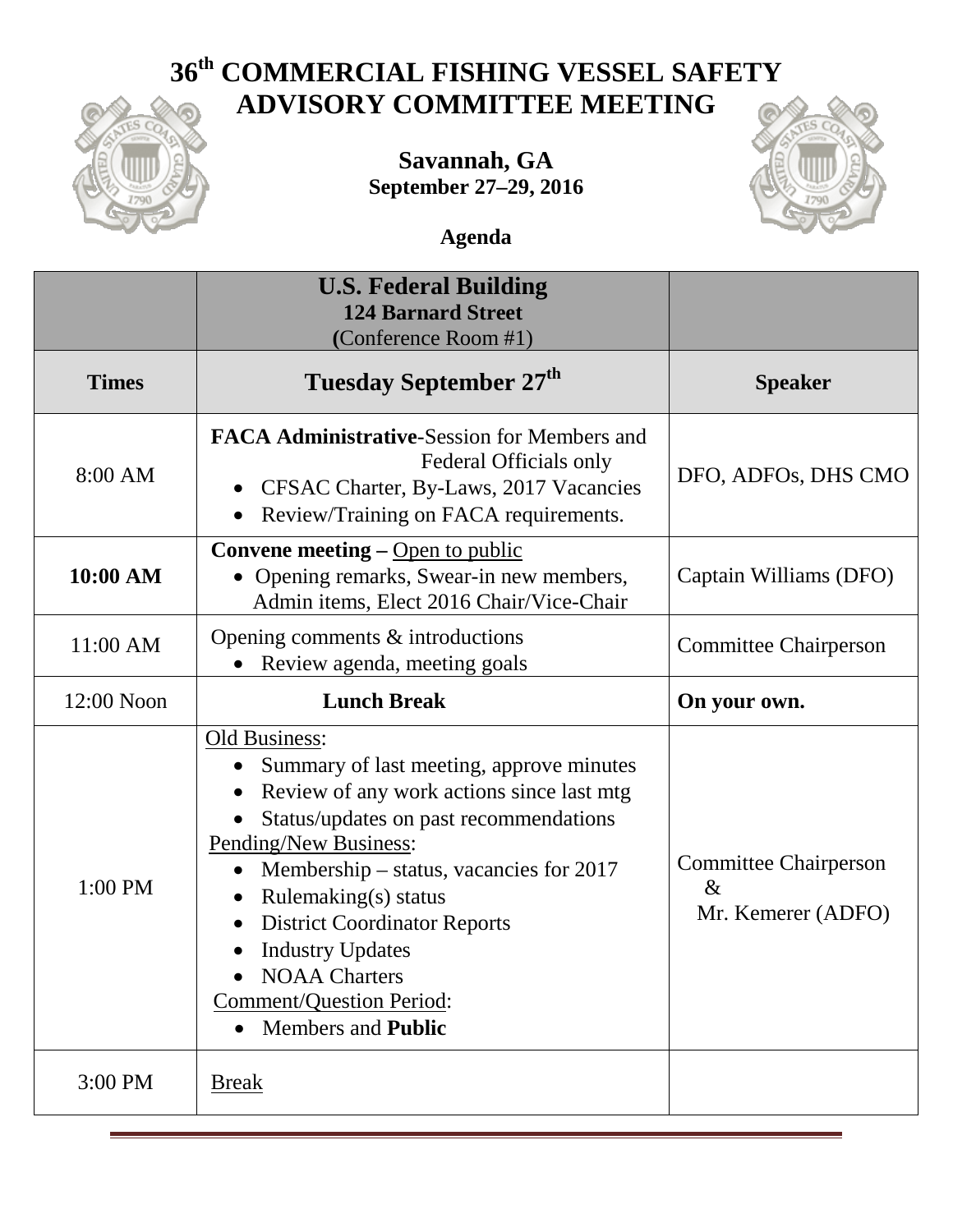| $3:15$ PM | NIOSH-<br>• Casualty and Fatality Analysis | Dr. Lucas                    |
|-----------|--------------------------------------------|------------------------------|
| $4:15$ PM | USCG-Nav<br>eCharts<br>$\bullet$           | CG-NAV representative        |
| 5:00 PM   | Comments<br>• Members and <b>Public</b>    | <b>Committee Chairperson</b> |
| 5:30 PM   | <b>Adjourn for the day</b>                 | <b>Committee Chairperson</b> |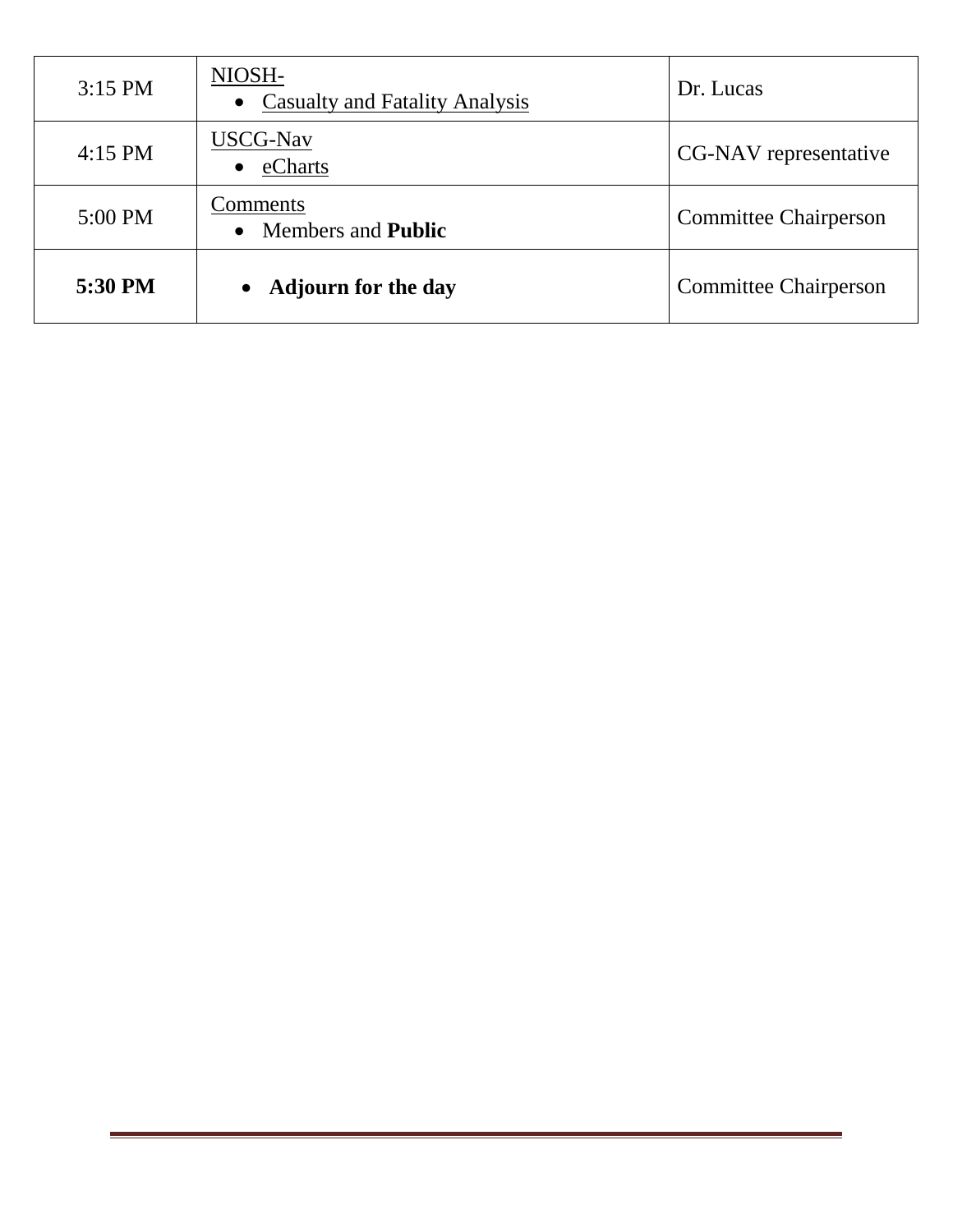| <b>Times</b> | <b>Wednesday September 28th</b>                                                                                                                                                              | <b>Speaker</b>                                             |
|--------------|----------------------------------------------------------------------------------------------------------------------------------------------------------------------------------------------|------------------------------------------------------------|
| 8:00 AM      | <b>Re-Convene Meeting - Opening remarks</b>                                                                                                                                                  | <b>Committee Chairperson</b><br>& Mr. Kemerer (ADFO)       |
| 8:15AM       | Development of Enhanced Oversight Program                                                                                                                                                    | Mr. Kemerer (ADFO)                                         |
| $9:00$ AM    | Review and discussion of NPRM                                                                                                                                                                | Mr. Kemerer (ADFO)                                         |
| 9:45 AM      | Member and Public Comment/Question Period                                                                                                                                                    | <b>Committee Chairperson</b><br>& Mr. Kemerer (ADFO)       |
| 10:00AM      | <b>Break</b>                                                                                                                                                                                 |                                                            |
| 10:15 AM     | Discussion on committee tasking and sub-<br>committees/working groups assignments:<br>Training-Related items, STCW-F(?)<br>EOP development, NPRM comments<br>New Construction Option - §4503 | <b>Committee Chairperson</b><br>& Mr. Kemerer (ADFO)       |
| 11:30 AM     | Member and * <b>Public Comment/Question Period</b>                                                                                                                                           | <b>Committee Chairperson</b><br>& Mr. Kemerer (ADFO)       |
| 12:00 NOON   | <b>Lunch Break</b>                                                                                                                                                                           | On your own.                                               |
| 1:00 PM      | - Break-out rooms as assigned                                                                                                                                                                | Sub-committees/<br>working groups meet                     |
| 4:30 PM      | Status reports from sub-committee chairs<br>Committee Members' comments/questions<br><b>Public Comment/Question Period</b><br>Wrap-up of day's activities                                    | <b>Committee Chairperson</b><br>$\&$<br>Mr. Kemerer (ADFO) |
| 5:30 PM      | <b>Adjourn for the day</b>                                                                                                                                                                   | <b>Committee Chairperson</b>                               |